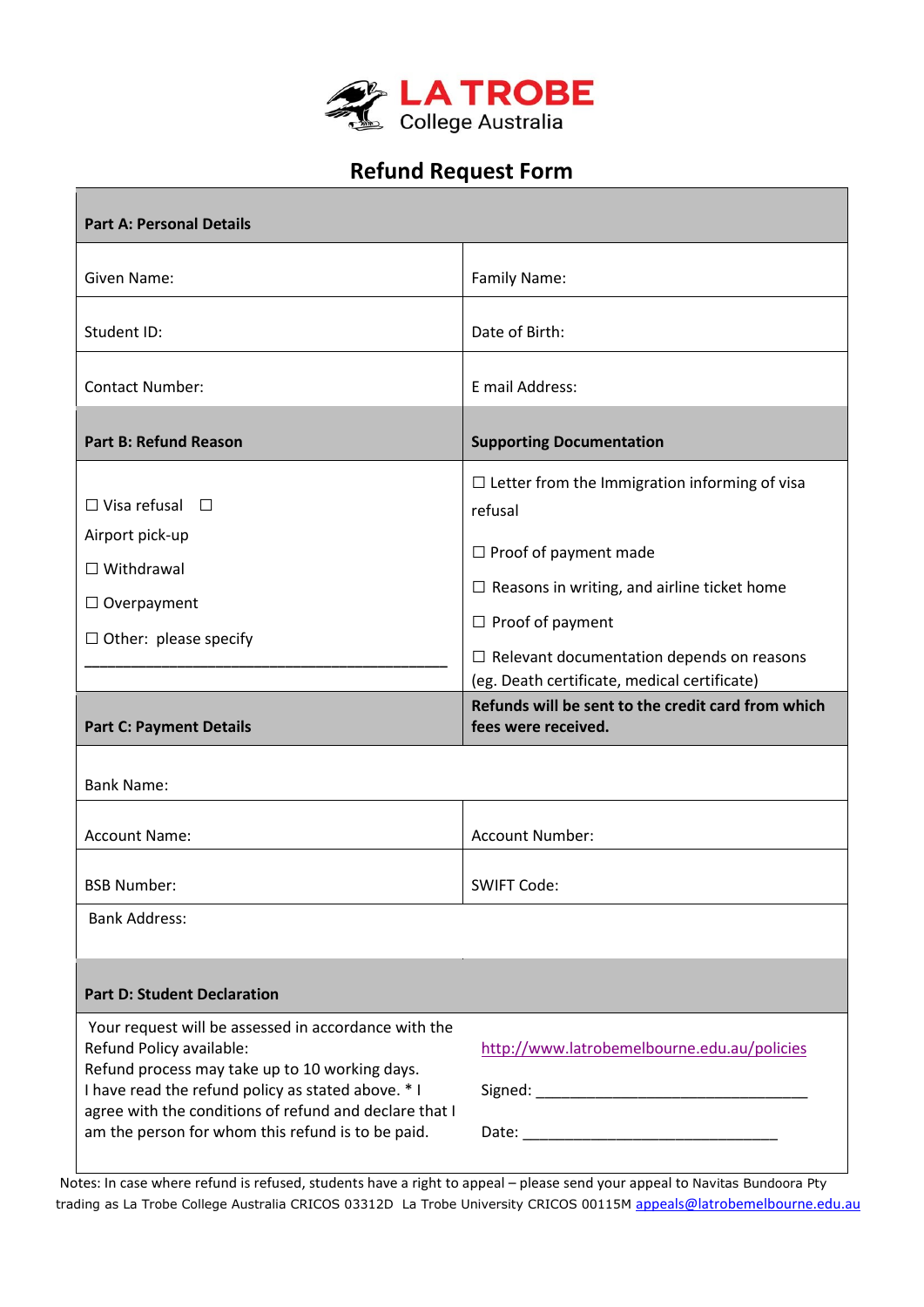## **Office Use Only:**

Percentage of refund:

Admissions / Student Services:

Date:

## AP administration code to: 111.11.011.121.0.8108.0.0.0

## **Refund policy ELICOS (English Language Students):**

| <b>Notification Period</b>                              | <b>Refund</b>                                                                                                                                                                                                                          |  |
|---------------------------------------------------------|----------------------------------------------------------------------------------------------------------------------------------------------------------------------------------------------------------------------------------------|--|
| <b>Visa Refusal prior to Course Commencement</b>        |                                                                                                                                                                                                                                        |  |
| Evidence of refusal necessary                           | Total course fee minus the lesser of<br>(i)<br>5% of the amount of course fees received by the<br>provider before the default day, or<br>\$500<br>(ii)<br>(*Course fees = tuition fees + non-tuition fees received by<br>the provider) |  |
| <b>Withdrawal from Program before Course Start Date</b> |                                                                                                                                                                                                                                        |  |
| More than 4 weeks                                       | 90% of fees*                                                                                                                                                                                                                           |  |
| 4 weeks or less                                         | 80% of fees*                                                                                                                                                                                                                           |  |
| <b>Withdrawal from Program after Course Start Date</b>  |                                                                                                                                                                                                                                        |  |
| Withdrawal after commencement date                      | No refund of fees                                                                                                                                                                                                                      |  |
| Late arrival                                            | No refund of missed classes                                                                                                                                                                                                            |  |
| Visa Refusal after Course Commencement                  |                                                                                                                                                                                                                                        |  |
| Visa renewal refusal                                    | Less \$500 (Education Services for Overseas Students<br>(Calculation of Refund) Specification 2014)                                                                                                                                    |  |

**(FSDP) Foundation Studies and Diploma Program International Students:** 

| <b>Notification Period</b>                       | <b>Refund</b>                                                                              |  |
|--------------------------------------------------|--------------------------------------------------------------------------------------------|--|
| Visa Refusal prior to Course commencement        |                                                                                            |  |
| Evidence of refusal necessary                    | Total course fee minus the lesser of                                                       |  |
|                                                  | (i) 5% of the amount of course fees received<br>by the provider before the default day, or |  |
|                                                  | (ii) \$500                                                                                 |  |
|                                                  | (*Course fees = tuition fees + non-tuition fees<br>received by the provider)               |  |
| Withdrawal from Program before Course Start Date |                                                                                            |  |
| More than 10 weeks                               | 75% of fees*                                                                               |  |
| More than 4 weeks and up to 10 weeks             | 40% of course fees*                                                                        |  |
| 4 Weeks or less                                  | 20% of course fees*                                                                        |  |